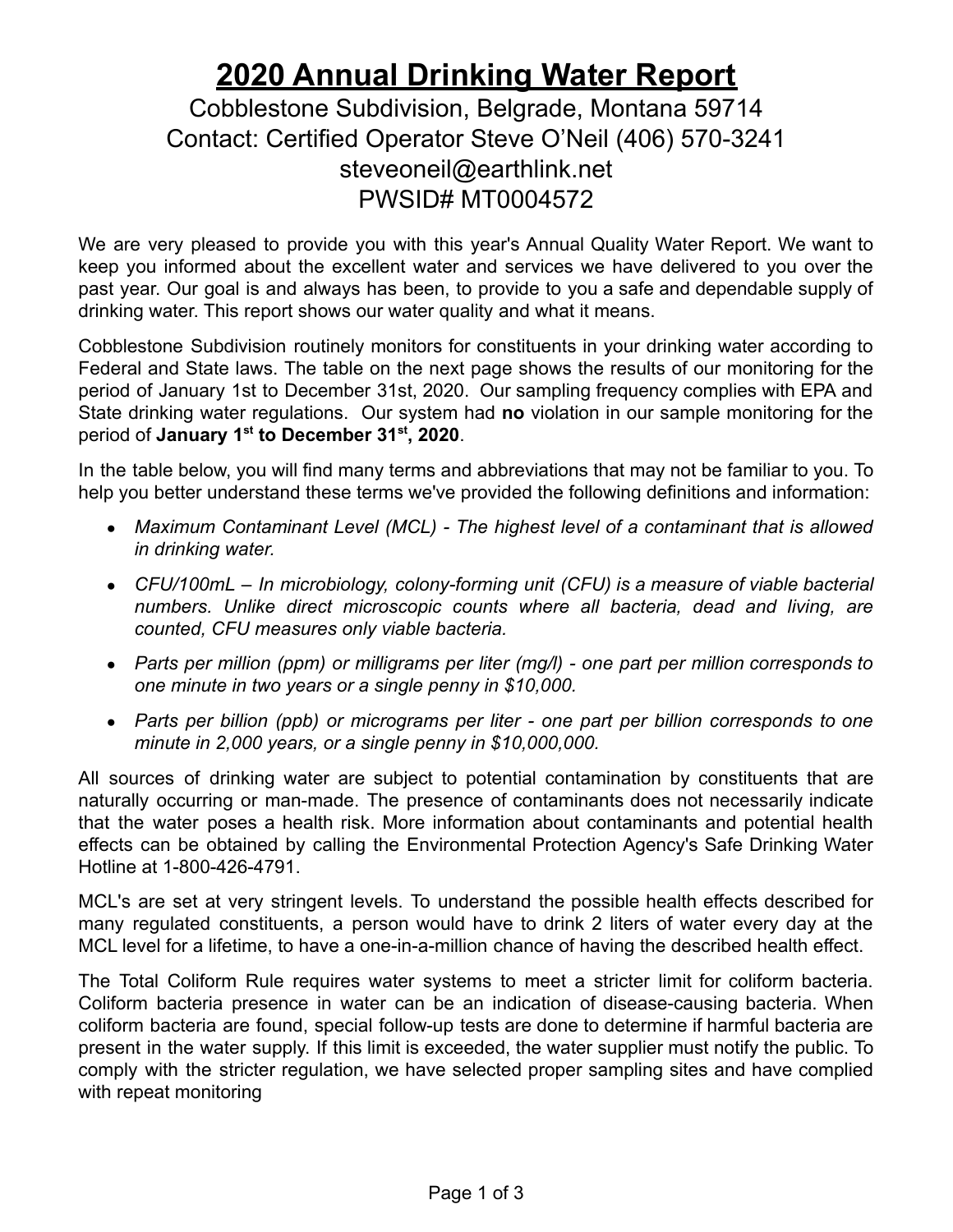| <b>Water Source: Groundwater</b>               |                           |                              |                                            |                            |                                                                 |                                                                                                                                   |
|------------------------------------------------|---------------------------|------------------------------|--------------------------------------------|----------------------------|-----------------------------------------------------------------|-----------------------------------------------------------------------------------------------------------------------------------|
| <b>Test Results</b>                            |                           |                              |                                            |                            |                                                                 |                                                                                                                                   |
| <b>Contaminant</b>                             | <b>Violation</b><br>(Y/N) | <b>Sample</b><br><b>Date</b> | <b>Highest</b><br>Level<br><b>Detected</b> | Unit<br><b>Measurement</b> | <b>MCL</b>                                                      | <b>Possible Source of</b><br>Contamination                                                                                        |
| <b>Microbiological Contaminants</b>            |                           |                              |                                            |                            |                                                                 |                                                                                                                                   |
| <b>Total Coliform</b><br>Bacteria <sup>1</sup> | N                         | Monthly                      | 0                                          | CFU/<br>100mL              | Presence of<br>coliform bacteria<br>in 5% of monthly<br>samples | Naturally present in the<br>environment, sewage leaks,<br>runoff from livestock areas                                             |
| Fecal (E. coli)                                | N                         | Monthly                      | $\mathbf 0$                                | <b>CFUI</b><br>100mL       |                                                                 |                                                                                                                                   |
| <b>Inorganic Contaminants</b>                  |                           |                              |                                            |                            |                                                                 |                                                                                                                                   |
| Nitrate +Nitrite<br>(as Nitrogen)              | $\mathsf{N}$              | 12/07/20                     | $*2.07$                                    | ppm                        | 10                                                              | Runoff from fertilizer use;<br>leaching from septic tanks,<br>sewage; erosion of natural<br>deposits                              |
| <b>Lead and Copper</b>                         |                           |                              |                                            |                            |                                                                 |                                                                                                                                   |
| Lead $2$                                       | N                         | 09/19/19                     | 0.001                                      | ppb                        | Allowed amount<br>15 ppb                                        | Corrosion of household<br>plumbing systems, erosion<br>of natural deposits<br>Corrosion of household<br>plumbing systems; erosion |
| Copper                                         | N                         | 09/19/19                     | 0.53                                       | ppb                        | Allowed amount<br>$1.3$ ppm                                     | of natural deposits;<br>leaching from wood<br>preservatives                                                                       |

\* Nitrate + Nitrite as Nitrogen value reported in table, comes from analysis of source water from (River Rock Subdivision Water system).

Some people may be more vulnerable to contaminants in drinking water that of the general population. Immuno-compromised persons such as persons with cancer undergoing chemotherapy, persons who have undergone organ transplants, people with HIV/AIDS or other immune system disorders, some elderly, and infants can be particularly at risk from infections. These people should seek advice about drinking water from their health care providers. EPA/CDC guidelines on appropriate means to lessen the risk of infection by Cryptosporidium and other microbial contaminants are available from the Safe Drinking Water Hotline (1-800-426-4791).

 $1$  Total Coliform – Coliforms are bacteria that are naturally present in the environment and are used as an indicator that other potentially-harmful bacteria may be present. Coliforms were not found in our drinking water.